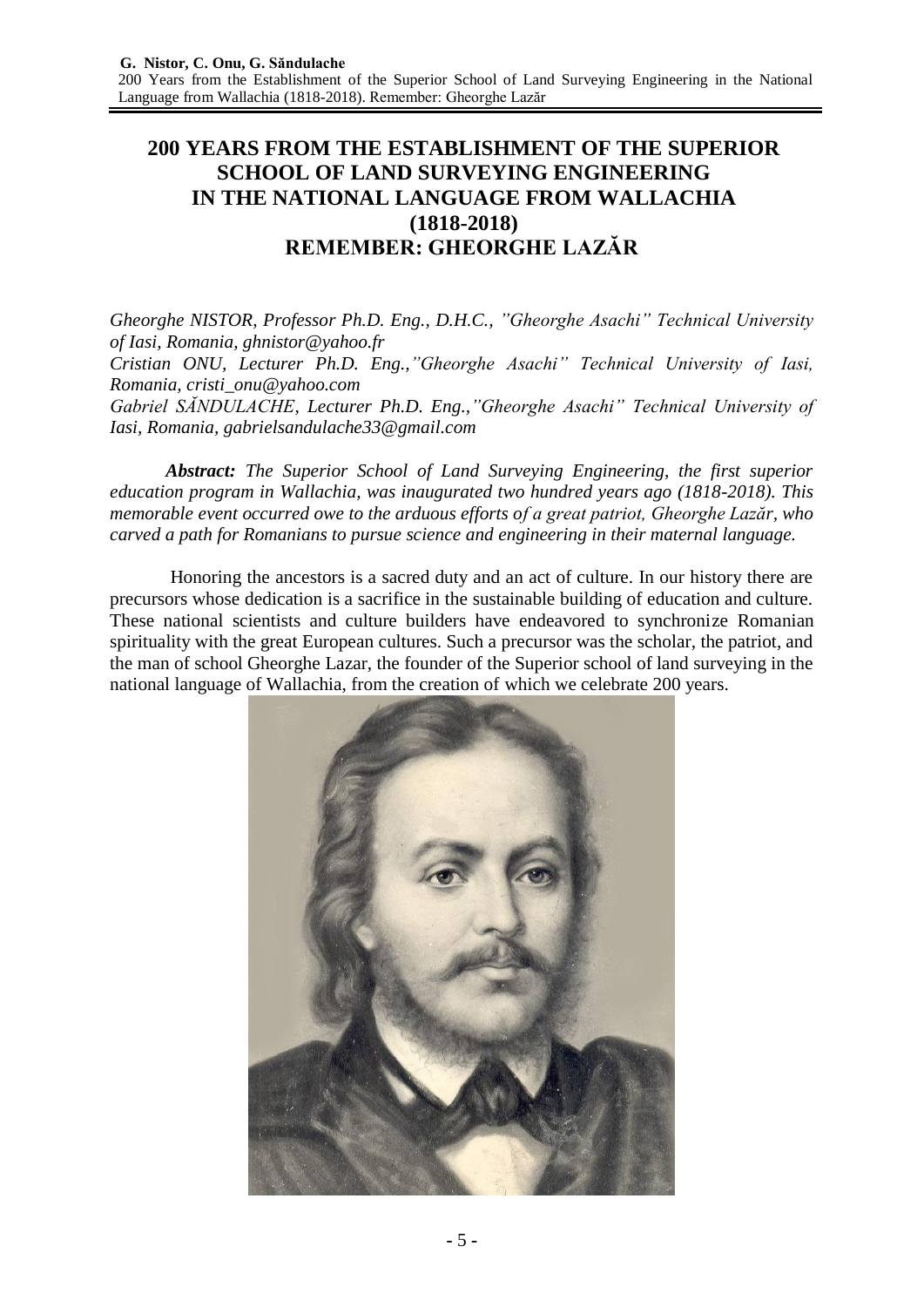Gheorghe Lazăr was born on 5 June 1779 in Transylvania, in the village of Avrig, at the foot of the Făgăraș Mountains, on the Olt Valley. His parents, Gheorghe and Maria, Romanian Orthodox, had the modest condition of the peasants, who had their little free property, as well as the saxons in the commune. Of the inhabitants it is said that a small part was made up of saxons, and a large part of the Wallachians, whose main occupation was carrying the goods of merchants from Hungary, Slovenia, Banat and Wallachia. The Lazăr family, whose real name was Lăzăroaie, had six children: Onea (Ioan), Sillia (Vasile), Luca, Zenovia, Ana and Gheorghe-Eustațiu, the youngest of them.

The first teachings he received in his native village, having as teacher the writer Ioan Barac. The smallest, Gheorghe, being smarter and more inclined to learn, was sent to school in Sibiu where he learnt Latin. Here, distinguishing himself among his colleagues, he attends the courses of the Academy in Cluj, in fact an annex of the Roman Catholic high school, having colleagues some other Romanians. The high school had courses of grammar, rhetoric, philosophy and an academic course, with two years of study.

Between 1799-1801, he graduated from grammar in Cluj, and in Sibiu the rhetoric course, after which he returned to Cluj for the courses of philosophy and law.

Between 1802-1804, Gheorghe Lazăr followed the first and second years of philosophy, representing his most productive years, where he is among the top students in learning, with very good grades in logic, history, geography, architecture, chemistry and mineralogy, disciplines which were studied at this stage of education. In terms of law courses in Cluj, he followed natural law, public, national and international.

Studying in Cluj, he wanted superior teachings, which he had to follow in Vienna. The family did not have the opportunity to support it, so he needed a scholarship. Upon request, the Orthodox Bishopric of Sibiu awarded him a scholarship from the contribution of the faithful peasants and citizens in 1806. Although the scholarship was granted for the study of theology, Gheorghe Lazăr focused mainly on scientific studies. In the recommendation, in the Report of the Transylvanian Chancellery, it was emphasized that the peasant son from Avrig was endowed with the "best talent and morality", in studies obtaining "the first class with distinction".

From 1806 to 1809, Gheorghe Lazăr completed his courses in Vienna, studying law and theology. But he sought the world of cultural, political, philosophical and scientific ideas of the time, studying philosophy, history, and especially physic-mathematical sciences, being convinced that by their appropriation he could be grateful to the romanian people.

In Vienna, between 1808-1811, he dealt with the study, translation and elaboration of some works in romanian. At that time, Vienna was occupied by French troops. Because of the enrolments made in the army, Gheorghe Lazăr was recruited among Austrian topographers. This position takes him away from his studies, but gives him the opportunity to make a fruitful practice in applying mathematical science to various field and office operations. With his intelligence and diligence, he attracted the attention and satisfaction of the leaders. After the end of the campaign, freeing himself from the civil engineering service and from the technical works he was commissioned to, he resumed his studies at the Faculty of Theology to complete his studies he needed for the ecclesiastical career. At the end of this course, Gheorghe Lazăr obtains the diploma of laureate in theology.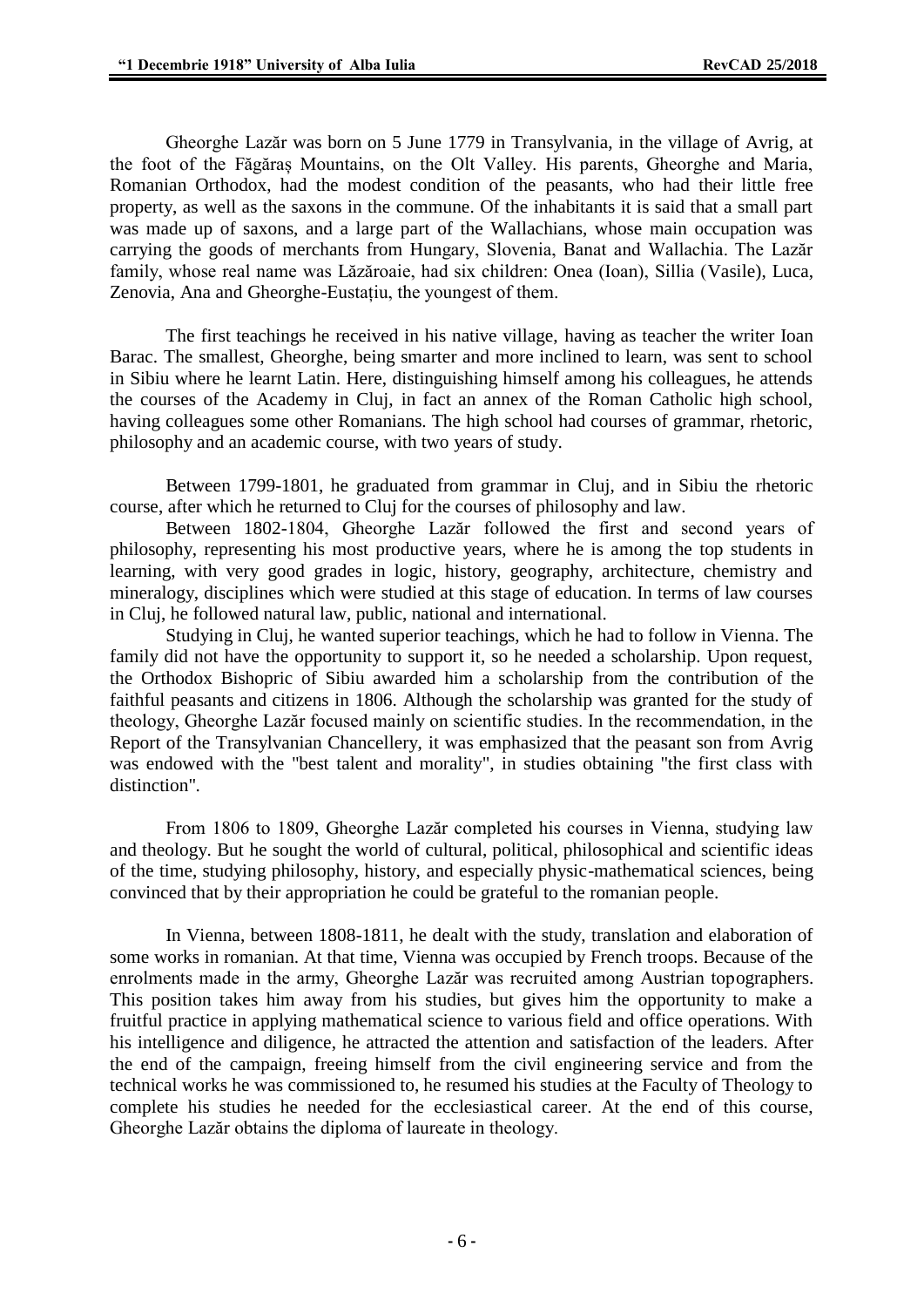After three years in Vienna, Gheorghe Lazăr goes to Carlowitz to complete his Orthodox dogmatic and liturgical studies in order to be ordained. But, not ending his theological studies, he remained layman.

After 1811, Gheorghe Lazăr started his activity in Sibiu, being appointed professor at Sibiu Seminar, a post from which he was removed, being suspected of revolutionary patriotic ideas.

Because of the difficulties encountered, Gheorghe Lazăr leaves for Brașov in December 1811 without the bishop's permission.

Gheorghe Lazăr's ideas did not match those of the society from Sibiu. His activity was supervised by political agents, being considered "disobedient, restless, unreasonable". All this led to his dismissal being demanded on September 15, 1815, because he was considered no longer qualified as a professor at Cernăuți. Under the conditions of the Habsburg rule, unable to realize what he thought, a school that would contribute to the revival of the national conscience of the Romanians, he directed his hopes over the Carpathians in Bucharest.

Accustomed to travel, he goes to Brașov, where he was also in 1811, as a translator of Romanian. This time, he enters as a teacher for the children of Grigore Ghica's sister, who in 1822 will ascend to the ruler's seat in Wallachia. With this family, in 1816, he crosses the border, dressed poorly and with few books and laundry. In a while, while staying at a host, he was known as the Lazăr-the engineer, even before 1818.

On the arrival of Gheorghe Lazăr in Bucharest, the Greek Academy from St. Sava was known from the previous century. Organized as an academy since 1707 by Constantin Brâncoveanu, it was given a new structure by the charter of Alexandru Ipsilanti in 1776, framed with well-known teachers, having also a local library. In 1816, along with arts, sciences, languages, history and geography, a new course of law was introduced. It was also decided the reorganization of the site from Schitu Măgureanu. In Bucharest, slavic-romanian schools were also well-known, from Sfântul Gheorghe-Vechi and Colțea, with schools also in other localities in the country, so also preoccupations for learning. Wallachia lacked a superior school in the national language.

Gheorghe Lazăr entered into relations with outstanding people of the capital, who were responsible for the organization of schools in the country. In the discussions with them, he outlined the plan to organize a school on a new foundation, a national school, an education based on a new structure, a new orientation.

On March 6, 1818, the administrators of the schools, Metropolitan Nectarie, Grigore Ghica, Constantin Bălăceanu, presented to the ruler Ioan Gheorghe Caragea an anaphor, requesting the establishment of this Romanian school, framed with "skilled teachers", to teach the young people in romanian, the most suitable being "Lazăr, the engineer who has recently come from Transylvania". The document, drawn up by the noblemans, was approved and reinforced by the royal resolution of March 24, 1818, this being the official date for the establishment of Gheorghe Lazăr's school of engineering-surveying, with teaching in the national language, in Wallachia.

It should be emphasized that in this period it was increasingly necessary to make measurements in the domains of the noblemans, to prepare the surveyings by specialists with engineering training, which Bucharest and the country needed so much. There was a need for a superior school to train such specialists. In Moldavia, in Iași, such a school was founded at the Royal Academy, on November 15, 1813, through the efforts of moldavian scholar Gheorghe Asachi, supported by Metropolitan Veniamin Costache.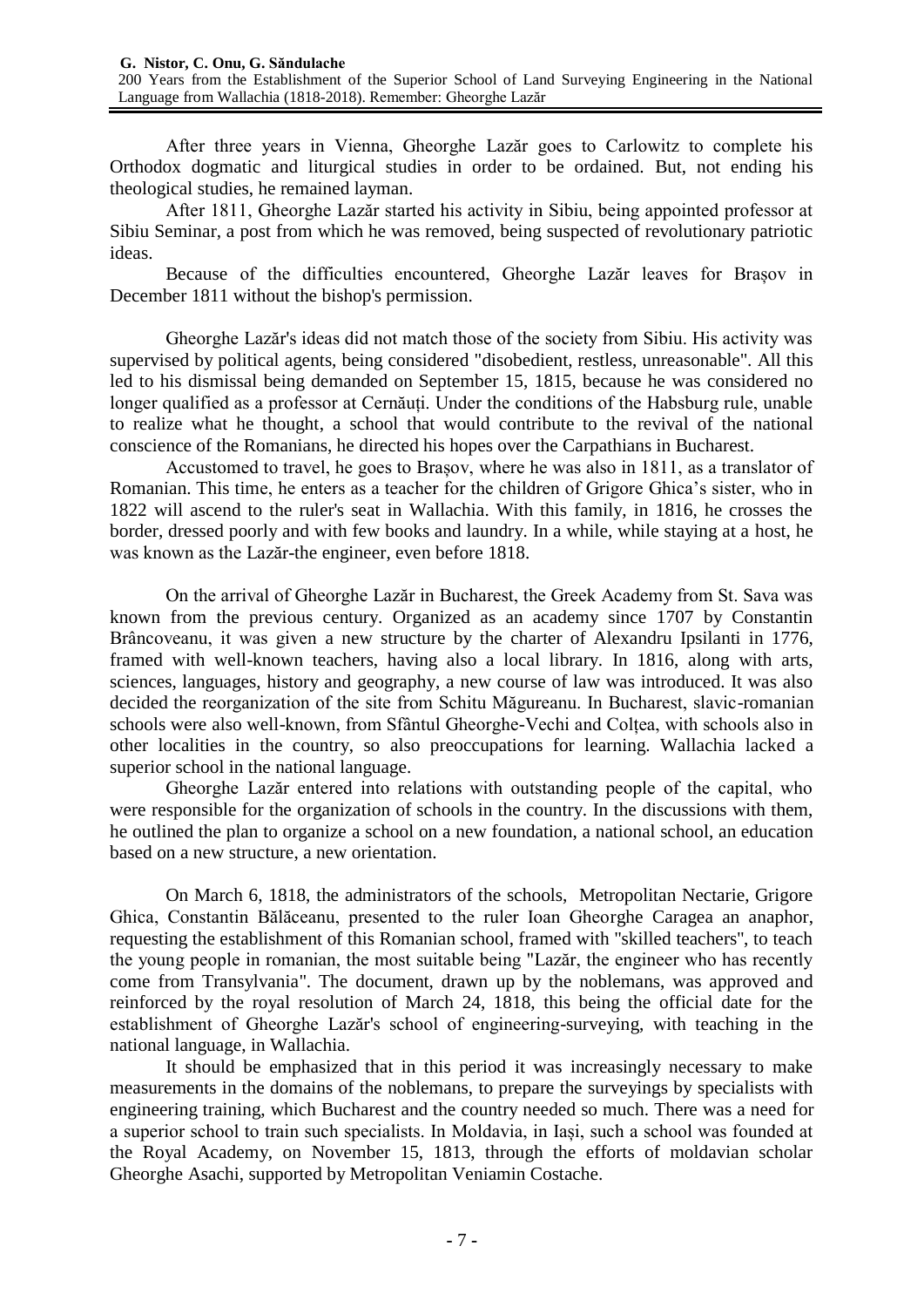Skilled in land measurements, topographical plans, surveyings, Gheorghe Lazăr has been asked for such works since his arrival in the capital. The noblemans, the parents of the children, asked the teacher to do practical work on the field. Coming to Bucharest, Gheorghe Lazăr did not limit his activity to teaching only the lessons, but he talked with prominent people, presented them with his plans, and he was pushing to implement them. He had to convince the administrators of the schools of the necessity of setting up a romanian superior education school, of the possibility of teaching superior sciences in romanian. Practically, the beginnings of this school of Gheorghe Lazăr, its foundations, were made since 1816.

It should be noted that before the arrival of Gheorghe Lazăr in Bucharest, there was a romanian language education in the romanian countries. The correspondence between the voivodes and the noblemans of Wallachia with the Patriarchate of Constantinople, the commercial privileges granted to the noblemans through charters, etc., required the existence of document writers, teachers, experts in Romanian language. There was a Greek education system in the capital, followed by the noblemans children and the officials of the clerical churches. In parallel, there were schools like Coltea and Sfântul Gheorghe-Vechi, attended by many students of all sorts, including Transylvanian youth, the education being cost free.

The school of Gheorghe Lazăr meant something else, representing a new and important stage in the development of education, being the first high school of surveying engineers, where all the teachings were taught in romanian. The struggle for the formation and development of a national culture is becoming stronger, the cultural ties between the three Romanian countries are growing, together with the economic relations and the trade of goods.

In the 1818 public notice, Gheorghe Lazăr underlines his striving for the establishment of a superior education form. "With shame comes a nation that is so old, so famous, glorified and gifted with all the roots of the earth ... with a word of royal origins, but with no school that is more laborious, a science academy in its mother language". At the same superior education form he reffered also in the "Call for the Submission of a Mathematics Course" from 1822.

The school of Gheorghe Lazăr presents the curriculum of a complete education, with all stages, including the superior one. Speaking of his school, of the "moment of Lazăr", it must be underlined that starting with him, there will be a superior education in romanian, with him being the founder of this form of school in Wallachia.

School administrators, concerned about the establishment of a superior school in romanian, sent some young people to study abroad to learn "philosophical crafts", so that later to be enrolled as school teachers in Bucharest.

The structure of education in Gheorghe Lazăr's school was as follows:

- the grammar course lasted three years and teached reading, writing, arithmetic, geometry and religion in three classes;
- rhetoric, also called humanitarian, with a duration of two years (poetics and rhetoric);
- the two-year philosophical course of logic, algebra, physics, architecture, history, chemistry and mineralogy;
- two-year academic course, with law, philosophy, medicine, architecture, etc.

Depending on the possibilities, on the teachers he could use, on the neccessity of that time, Gheorghe Lazăr elaborates a complete plan, for all stages, from elementary classes, to superior education.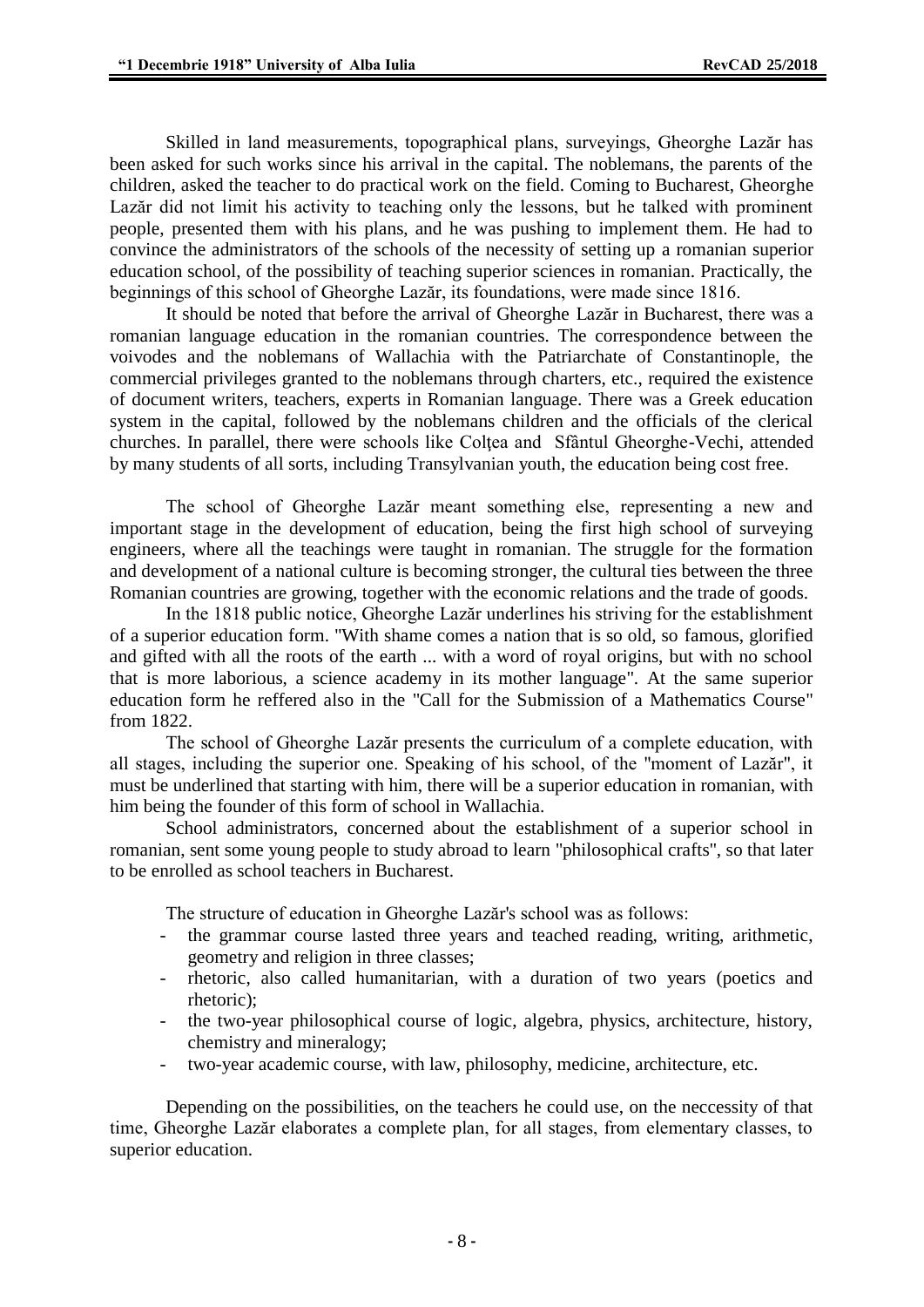It should be noted that the plan elaborated by Gheorghe Lazăr differs from that of Gheorghe Asachi, applied at the Royal Academy in Iași on November 15, 1813. He opens in the capital of Moldavia, Iași, a romanian land surveying engineering course in the Greek school, while Gheorghe Lazăr organizes separately a romanian school with all levels of education. By doing so, he had imposed upon the romanian people and the possibilities then, such a plan, verified in the schools of the Austro-Hungarian Empire, at the beginning of the nineteenth century. It should be taken into consideration that the curriculum had a secular orientation.

An important place is occupied by the study of mathematics in the superior education stages: arithmetic "with all its parts", theoretical geometry, trigonometry, algebra, architecture, geodesy or field engineering, etc., all other objects outside of geography are related to the study theoretical and practical aspects of mathematics.

Gheorghe Lazăr has drawn up the first manuals necessary for the Romanian superior education, highly appreciated in the years to come. For the last stage of education, Gheorghe Lazăr also provided the study of philosophy and law, disciplines that prove to be necessary for the modern state.

Among the students who enrolled in the school opened by Gheorghe Lazăr, there were many people coming from the Greek school. It should be noted that the Greek Academy continued to operate after 1818, until 1821. According to Ion Ghica, when Gheorghe Lazăr arrived in Bucharest, the students from Udricani, Colțea, St. Gheorghe-Vechi and from all the churches emptied those schools and left for St. Sava, with Petrache Poenaru, Eufrosin Poteca, Simion Marcovici and many other young people from the Greek school.

At Gheorghe Lazăr's school there were over twenty school children who regularly attended. Among them were: Ioan Heliade Rădulescu, Petrache Poenaru, Ion Pandele, Christian Tell, future general, Costache Moroiu, Anton Pann, Scarlat Rosetti and others. To these were added six moldavian young scholars who have been sent by moldavian Metropolitan Veniamin Costache to "the famous Parnassus of muses of the cultivated Gheorghe Lazăr" after the abolition of the Iasi School of surveying. The original documents from the end of the 18th century prove the presence of the Transylvanian youths at the Coltea school in Bucharest. There has been a tradition in this regard. Some of them have also been taught at St. Sava School, as well as in other Bucharest schools, such as St. Gheorghe-Vechi, Antim etc.

Besides mother tongue, Gheorghe Lazăr knew several languages: Latin, French, German and Hungarian.

Gheorghe Lazăr's school taught young people from the three Romanian countries. The lectures of the Transylvanian and Wallachian teachers, the discussions between them about the common origin, the historical events, the language, customs, etc., will contribute to the development of the national consciousness.

The school of Gheorghe Lazăr addressed young people from all social levels. Among his students were sons of noblemans, but most of them were the ones from the other slums schools, most of whom were sons of furriers and tailors, coming from low-income families.

The administrators of the schools, in the desire to have trained teachers for the St. Sava School, decided to send abroad the first scholars who had distinguished themselves in their studies: Eufrosin Poteca, Ion Pandele, Costache Moroiu, Simion Marcovici and Petrache Poenaru. They studied abroad between 1819-1820.

The establishment of the school St. Gheorghe-Vechi was discussed in 1817, having three teachers. One of them teached students notions of superior mathematics. Gheorghe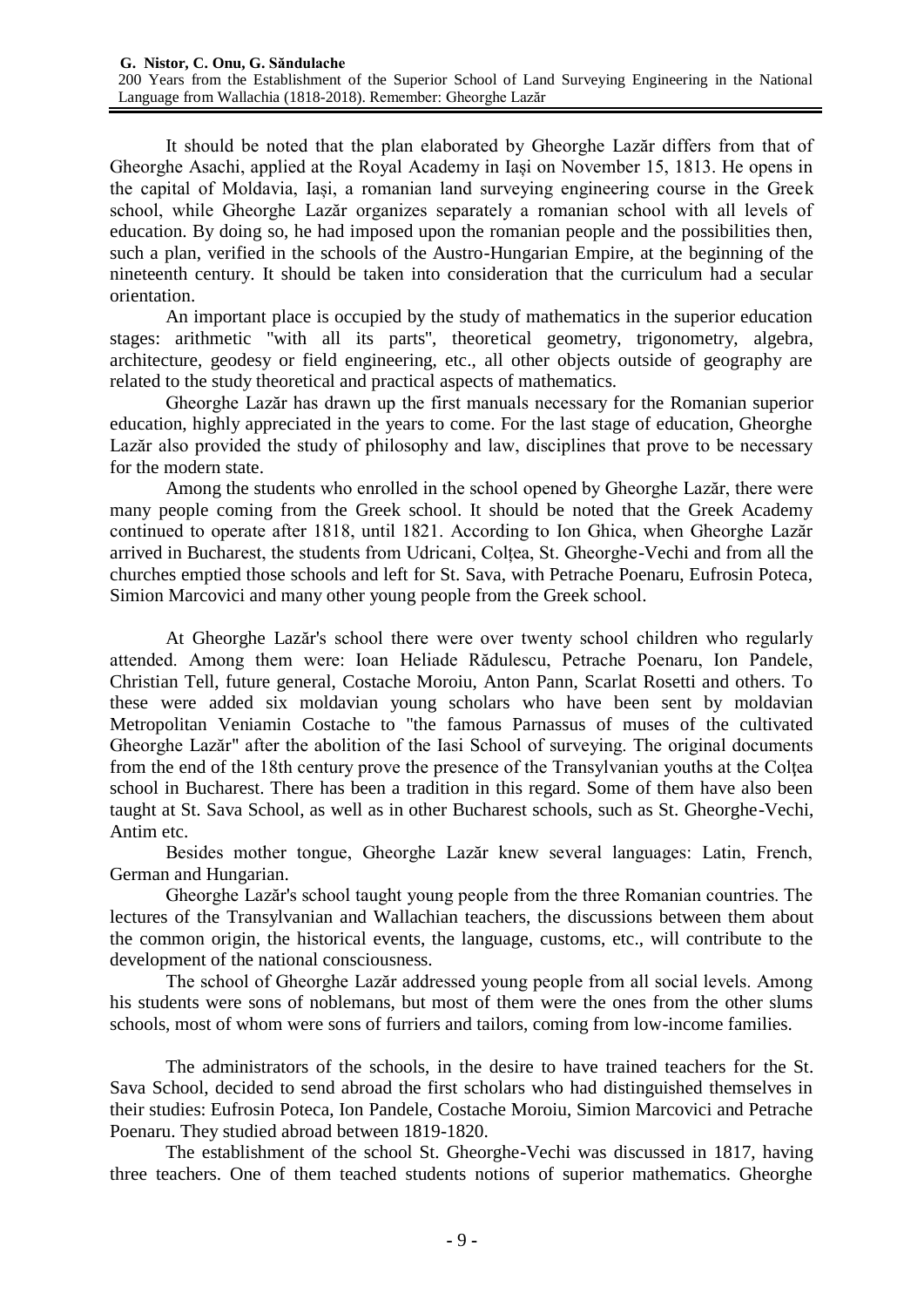Lazăr asked, as a help, pope Paul to be a teacher for the beginner classes. He is considered the first teacher assistant. Then, from 1818, Eufrosin Poteca, Petrache Poenaru, Ladislau Erdeli, Ioan Heliade Rădulescu and Grigore Râmniceanu came.

Through his conception, through the ideas behind the organization of his school, Gheorghe Lazăr was close to the revolutionary movement led by Tudor Vladimirescu. General Christian Tell, a former student of Lazăr, wrote to George Barițiu, stressing that "He (Lazăr) and Tudor knew each other very well, and he was often called up to the Cotroceni monastery." Further, Tell wrote that Gheorghe Lazăr taught Tudor's people "how to make the carriages and how to cannonade." Ioan Heliade Rădulescu also mentioned that he accompanied Gheorghe Lazăr to Cotroceni, slept for several nights here and that the fortification of the Cotroceni camp attracted the persecution that came over him.

The Greek Academy closed its gates in March 1821, with the outbreak of Tudor Vladimirescu's revolutionary movement. It must be stressed that the two academies, romanian and greek, operated in parallel from 1818 until 1821. The historian V. A. Urechia stated that, at the outbreak of Tudor's revolutionary movement, all the teachers and students left Lazăr's school and lined up, becoming active supporters of the movement.

Gheorghe Lazăr also faced difficulties regarding the school location because the rooms in St. Sava were occupied by tenants, greeks, serbs, albanians. The school administrators had no funds to print the textbooks.

Appreciating the educational value of the reading books, Gheorghe Lazăr pleaded for the importance of the school library. Thus, the library of St. Sava was shortly the largest in the country. He also paid great importance to school textbooks in the mother tongue, without which no thorough education can be done. Even during his studies in Vienna, he elaborated books. The activity continues in Bucharest, developing mathematics and philosophy courses. Preserved: Mathematical Arithmetic, Right Trigonometry, Geometry. He introduced Kant's philosophy course, as well as logic and metaphysics, by the same author.

Mathematical arithmetics includes the inscription: "Made up firstly in romanian by Gheorghe Lazăr, for the benefit of its school pupils from St. Sava school, Bucharest, 1821, February 26, Lazăr." Academician Dimitrie Pompeiu stressed that "it is a scientific book", including "both rational and practical math problems", that "it distinguishes itself by great clarity" and can contribute especially to the establishment of mathematical terminology. The other work, The Right Trigonometry, written in 1821, was transcribed by Traian Lalescu, who also published it.

In his conclusions, Traian Lalescu, editor of Trigonometry by Gheorghe Lazăr, stated that, independently of the period in which it was written, the work is good, having "a historical place of honor" in our scientific literature, and the language "unshaken", "with naive but interesting adaptations", is a pleasant reading today, at the level of the pathetic chronics of the eighteenth century.

Gheorghe Lazăr belongs to the scientific education, as Traian Lalescu concludes, being the first romanian engineer in Muntenia, "the first great teacher of romanian ideal", as Nicolae Iorga called him, and the first author of textbooks for the mathematics discipline.

In organizing the school, the Transylvanian scholar was guided by an important principle: the connection with practice. Through his lessons, Gheorghe Lazăr responded to the demands that were being made at that time, to prepare engineers for surveyings. The principles applied by Gheorghe Lazăr were fruitful. With his students, in 1821, he had drawn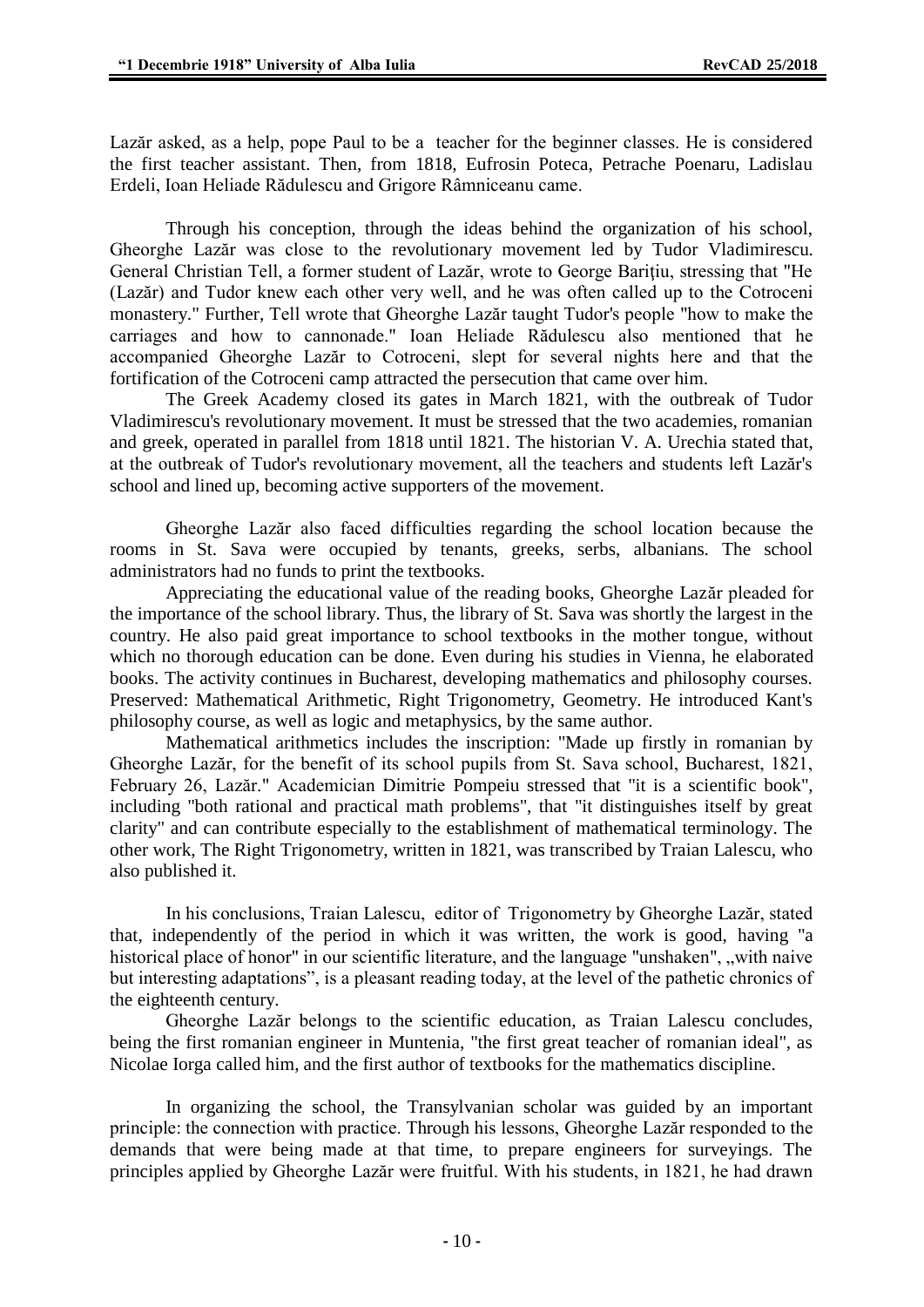up the plan of the Fântânele domain in Ilfov County. At St. Sava school, Gheorghe Lazăr formed romanian engineers, among them being Grigore Pleşoianu, Vasile Urzescu, etc. It was a good start for superior technical education in the national language. Unfortunately, it did not have continuity. The school of Gheorghe Lazăr ended his activity in March 1821, after Tudor Vladimirescu arrived with the army on the outskirts of Bucharest and settled in Cotroceni Monastery. From the ideas of these movements, stated later Nicolae Bălcescu, a former student of Lazăr, would progressively develop the ideas of the Revolution of 1848.

In large part, the ideas of Gheorghe Lazăr are the same as those of the Transylvanian School, which developed a new type of culture for romanians, explaining the noble origins of the romanian people and language. Ion Ghica pointed out that the Avrig teacher was "from the School of Petre Maior and Gheorghe Şincai" and from them we have "the most demanding researches on the history of the nation". The pupils of Lazăr received the ideas of the Transylvanian School as a precious good, as an inheritance from their teacher and from the teachers of the Blaj school.

Alongside school and classroom learning, Gheorghe Lazăr also thought about the outside activity, sought his disciples to cherish the theater, to develop it as an educational tribune. Ioan Heliade Rădulescu reported the efforts made by Gheorghe Lazăr, together with Iancu Văcărescu, in organizing a theater in romanian. Thus, they encouraged Professor Ludovic Erdeli to translate in romanian the play "Penurious", by Molière, which was presented in romanian on stage for the first time. The actors were the students of Gheorghe Lazăr.

The heavy struggle that had gone on in these years had begun to weaken the forces of St. Sava's professor, who painfully witnessed the destruction of his labor. His health was shattered. His only satisfaction was the appointment in 1822 by the Ottoman Gate of Ioan Grigore Ghica as ruler, this change corresponding to the aspirations of Gheorghe Lazăr.

In the spring of 1823, Gheorghe Lazăr, although still young, weakened by power, lived in a cell at St. Sava. Then he moved to his cousin, who lived on the outskirts of the city. As the illness worsened, Gheorghe Lazăr wrote to the Avrig family to take him home. By June 1823, the bigger brother Onea came, and in a wagon, he led him to Avrig. In the cart he was carrying three hundred books, a violin, and some topographic instruments. At his departure he was led by his students: Ioan Heliade Rădulescu, Daniel Tomescu and Christian Tell.

After less than three months of suffering, Gheorghe Lazăr died in his father's house at Avrig on September 17, 1823, three months after he was 44 years old. He was buried near the parents' house in the courtyard of the Avrig Orthodox Church. In 1865, a former student, Carol Rosetti, raised him a marble monument. The epitaph on the tombstone would have been written by Gheorghe Lazăr before he died. To commemorate the memory of Gheorghe Lazăr, in May 1886, in Bucharest, his statue was inaugurated.

From the family attended an old nephew and some great grandchildren. The statue, the work of the sculptor Ioan Georgescu, was erected on the site of St. Sava's church.

Remembering the illustrious figures of our nation's past, the writers and leaders of the Revolution of 1848 should be recalled, such as Nicolae Bălcescu, Ion Ghica, Grigore Alexandrescu, Cezar Boliac, Dimitrie Bolintineanu, who studied and formed at the School of Gheorghe Lazăr, in the spirit in which he laid the foundations of modern national education.

The role of Gheorghe Lazăr's School is emphasized by the former student and collaborator, Ioan Heliade Rădulescu. He later said that "without Lazăr and that school, we